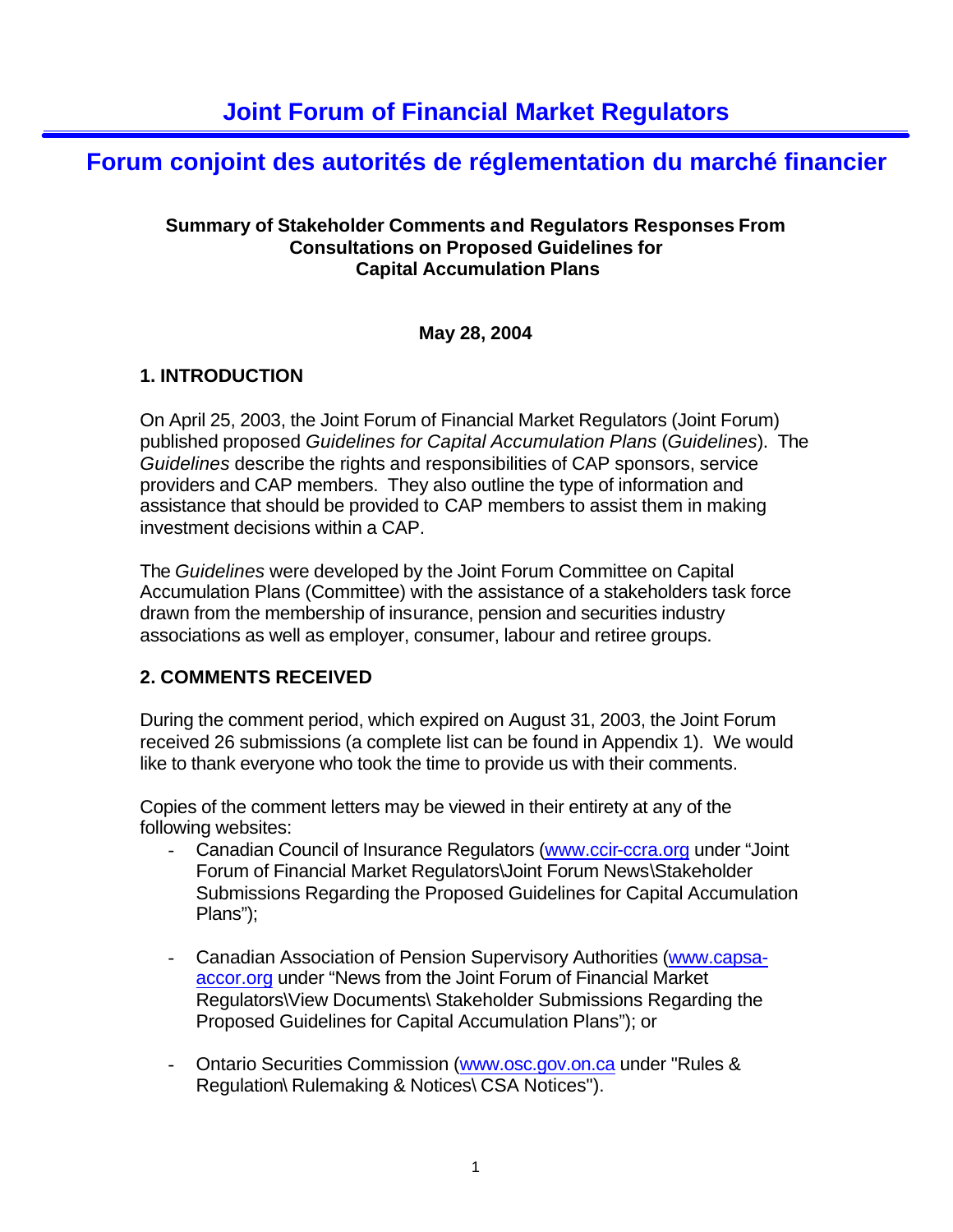The Joint Forum also held 12 focus group sessions across the country. A total of 126 sponsors, service providers and pension plan members participated in these sessions. Comments were also received in separate but parallel consultations in Quebec.

#### **3. SUMMARY OF REVISIONS TO THE GUIDELINES**

The Committee reviewed the comment letters that were received. Each comment was carefully considered and, where appropriate, revisions were made to the *Guidelines*, which include the following:

- The format of the document has been changed to improve readability.
- The length of the document has been reduced by eliminating repetition.
- The definition of CAPs has been revised to clarify what types of plans are covered by the guidelines.
- **Those parts of the** *Guidelines* that created uncertainty have been crystallized.
- Revisions have been made to rectify ambiguities and inconsistencies in some areas of the *Guidelines*.
- **Uncertainty regarding which investment rules regime applies has been** addressed.
- Any language suggesting mandatory requirements has been eliminated to reduce confusion regarding the voluntary nature of the *Guidelines*.
- **Expectations surrounding the monitoring of service providers and** investment options have been clarified.

A final revised version of the *Guidelines* can be found at www.jointforum.ca.

#### **4. SUMMARY OF PUBLIC COMMENTS**

#### **General Support for the Project**

The Joint Forum received strong support from most commenters for its efforts to develop guidelines for CAPs. Highlights of those comments are as follows: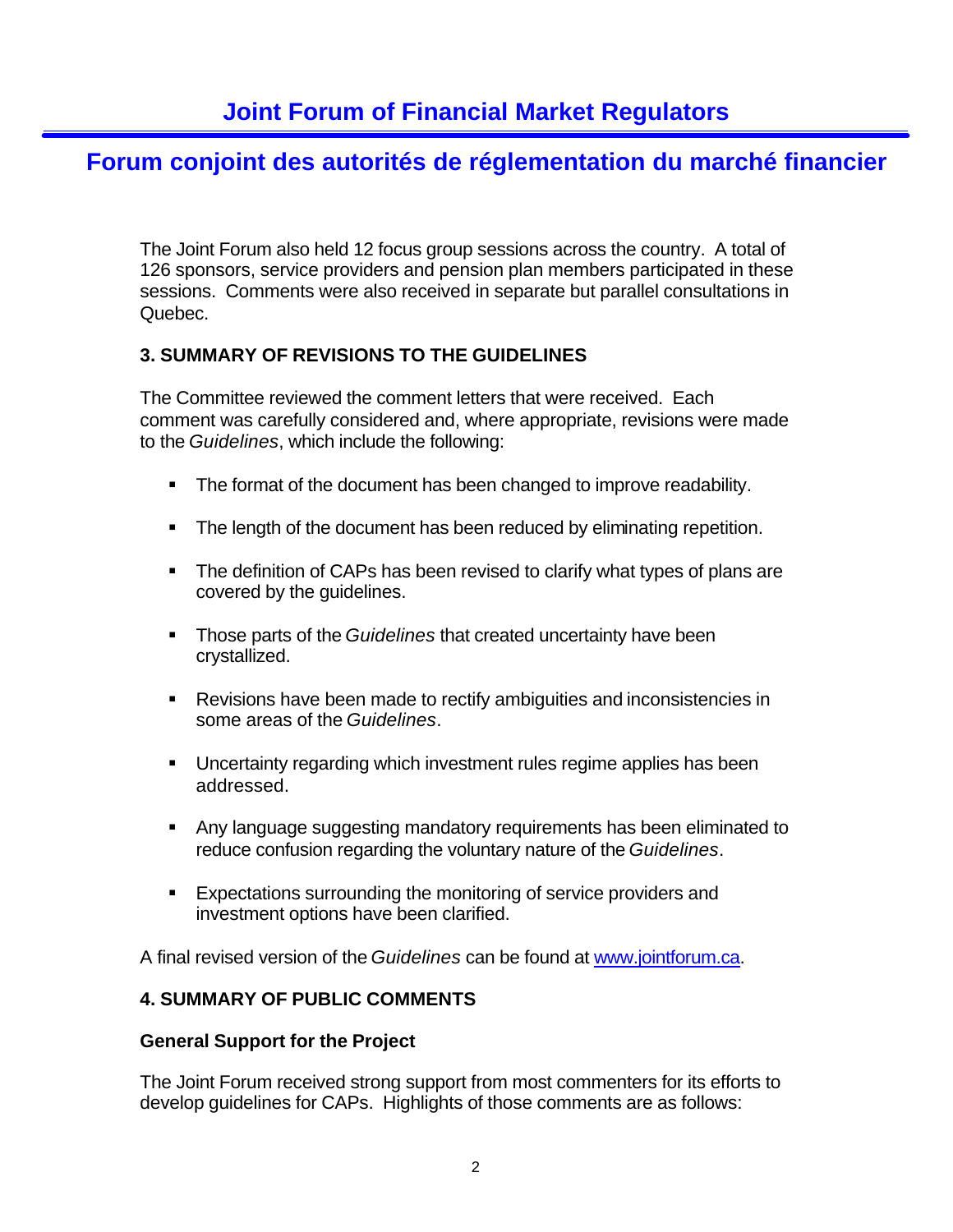- The initiative is both timely and a significant step in the right direction to satisfy the needs of CAP sponsors, CAP members and service providers.
- **The** *Guidelines* will provide a great deal of assistance to employers and administrators in an area where there have been few clearly articulated rules, standards or practices.
- ß The *Guidelines* represent a framework of flexible standards that will accommodate the varying circumstances of employers and other sponsors and maintain CAPs as a viable employee benefit.
- **The** *Guidelines* form a useful resource in a shared effort to enhance consistency, integrity and accountability in the CAP marketplace.
- ß CAPs should be administered with high standards and best practices and by publishing the proposed *Guidelines*, the Joint Forum has set out examples of what those high standards should be.
- The Joint Forum's work in attempting to rationalize and harmonize the rules applicable to CAPs generally across the pension, securities and insurance regulatory regimes should be applauded. The elimination of conflicts and inconsistencies between CAP standards and those applicable to pensions and/or underlying products is essential. A uniform approach across jurisdictions will be of great benefit to the industry.
- ß If followed properly, the *Guidelines* will provide a reasonable due diligence defence for employers/administrators against actions by members in the event of disappointing investment performance.
- ß The proposed *Guidelines* are required reading for CAP sponsors. They are written in a practical manner and broadly address the major issues that are involved in governing, managing and operating a CAP.
- ß The *Guidelines* make significant strides in achieving their stated purposes, which include describing the rights and responsibilities of CAP sponsors, service providers and CAP members, ensuring that CAP members have enough information and assistance to make investment decisions and finally, ensuring that there is a similar regulatory result for CAP products and services regardless of the regulatory regime that applies to them.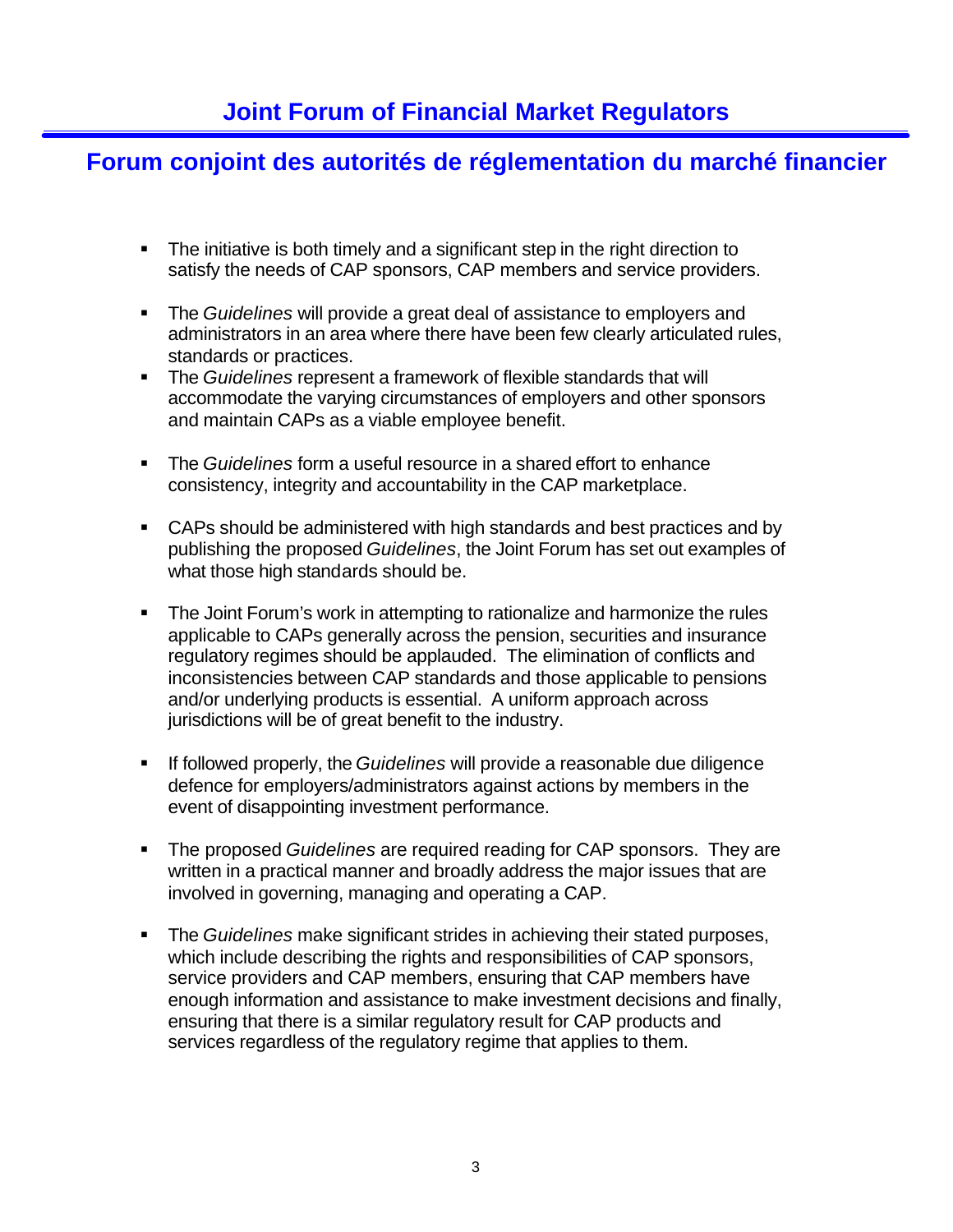• The Joint Forum should be commended for its work in bringing harmony, clarity and transparency to the regulation of CAPs. The Guidelines represent welcome progress on simplifying the confusing – and sometimes conflicting – rules that try to govern the investment of CAP assets.

Commenters also commended the Joint Forum on the collaborative and inclusive nature of the process undertaken in the development process. In addition, commenters appreciated the extensive consultation that was conducted. Particular mention was made of the focus group sessions that were conducted over the summer months in an effort to gain substantial input from all stakeholder groups across the country.

The Joint Forum acknowledges the support of commenters. The Joint Forum would also like to reiterate the importance that it attaches to conducting open and inclusive consultations.

#### **Specific Comments Regarding the Guidelines**

The following chart provides a summary of the comments received from stakeholders, together with the regulators' responses. Please note that we have not responded to each and every comment we received.

| <b>Issue</b>                              | Comment                                                                                                                                                                                                                                                                                                                                                                                                    | <b>Response</b>                                                                                                                                    |
|-------------------------------------------|------------------------------------------------------------------------------------------------------------------------------------------------------------------------------------------------------------------------------------------------------------------------------------------------------------------------------------------------------------------------------------------------------------|----------------------------------------------------------------------------------------------------------------------------------------------------|
| Clarification of<br><b>CAP Definition</b> | Further clarification is required<br>regarding whether or not the<br>Guidelines are intended to apply to<br>plans such as flex plans, stock<br>purchase plans, voluntary<br>contributions, CAPs in which<br>employees either do not contribute<br>or do not make investment<br>decisions, and flexible contribution<br>modules related to defined benefits<br>plans where employees choose<br>investments. | We have reviewed the definition of a<br>CAP and have amended it to clarify<br>what types of plans are intended to<br>be covered by the Guidelines. |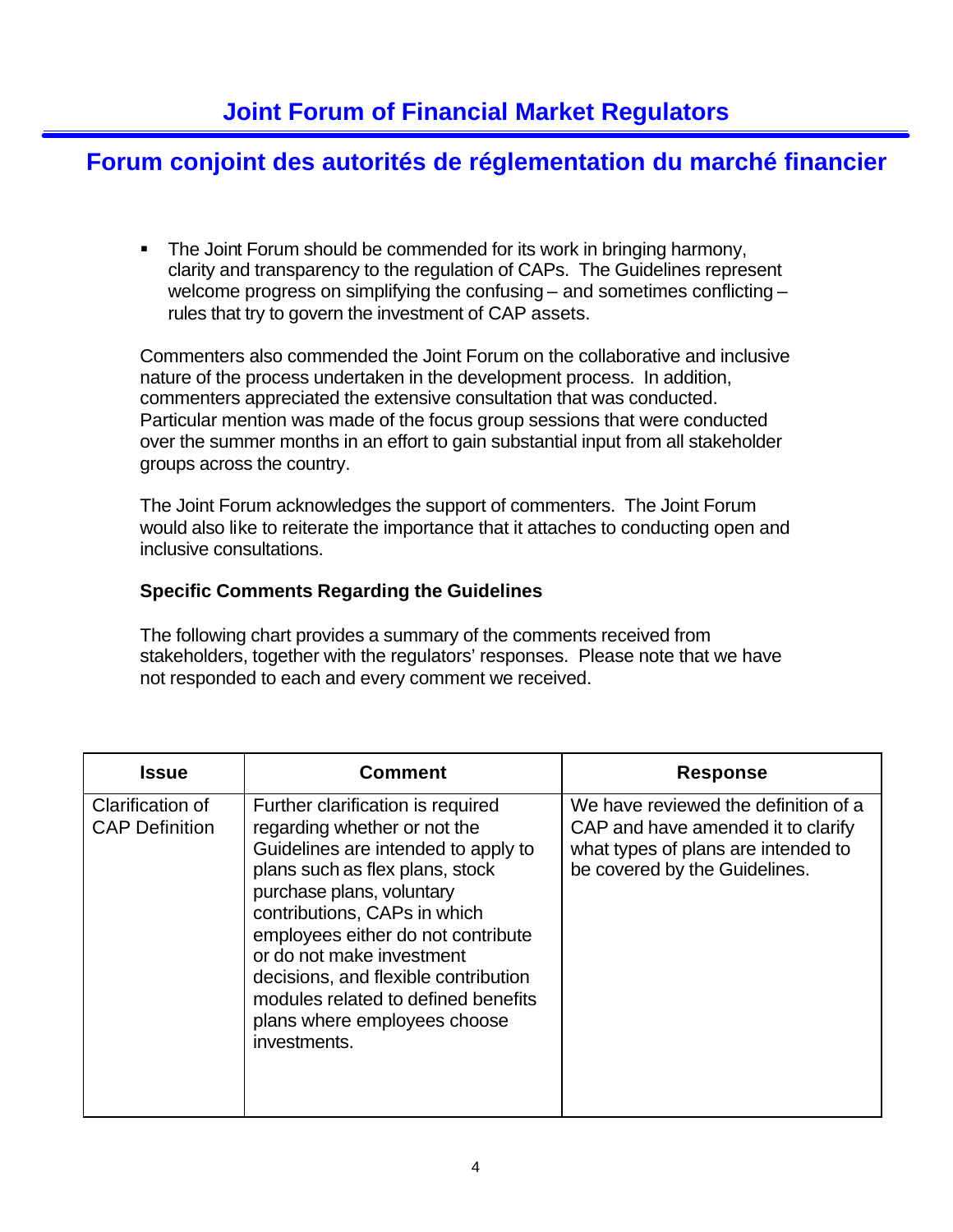| <b>Issue</b>                                                                                             | <b>Comment</b>                                                                                                                                                                                                                                                                                              | <b>Response</b>                                                                                                                                                                                          |
|----------------------------------------------------------------------------------------------------------|-------------------------------------------------------------------------------------------------------------------------------------------------------------------------------------------------------------------------------------------------------------------------------------------------------------|----------------------------------------------------------------------------------------------------------------------------------------------------------------------------------------------------------|
| Expansion of<br><b>CAP Definition</b>                                                                    | The Guidelines should apply to all<br>capital accumulation plans, except<br>stock purchase plans, regardless of<br>whether an investment choice is<br>offered.                                                                                                                                              | The project mandate for the<br>Guidelines is limited to CAPs that<br>offer members investment choice.                                                                                                    |
| Application of<br>Guidelines to<br>Individual<br><b>RRSPs</b>                                            | Individual RRSPs should be subject<br>to the same requirements as Group<br>RRSPs and the guidelines should<br>also apply to financial institutions<br>that provide individual RRSPs. For<br>the latter, however, some<br>adjustments might be necessary<br>since those plans do not involve an<br>employer. | We do not agree that the Guidelines<br>should be extended to individual<br>RRSPs.                                                                                                                        |
| Linking the CAPs<br>Project to<br>CAPSA's<br><b>Pension Plan</b><br>Governance<br>Initiative             | The Joint Forum's initiative on<br>CAPs should be linked with<br>CAPSA's initiative on the<br>governance of pension plans.                                                                                                                                                                                  | CAPSA is represented on the Joint<br>Forum and on the Joint Forum<br>Committee that developed the<br>Guidelines. This has allowed<br>CAPSA to take advantage of<br>linkages between the two initiatives. |
| Providing CAP<br><b>Members With</b><br>Investment<br>Information and<br>Decision-Making<br><b>Tools</b> | From the Guidelines it is apparent<br>that the Joint Forum realizes the<br>importance of providing CAP plan<br>members with investment<br>information and decision-making<br>tools. From this perspective the<br>Guidelines are both appropriate and<br>useful.                                             | We acknowledge the support of the<br>commenters.                                                                                                                                                         |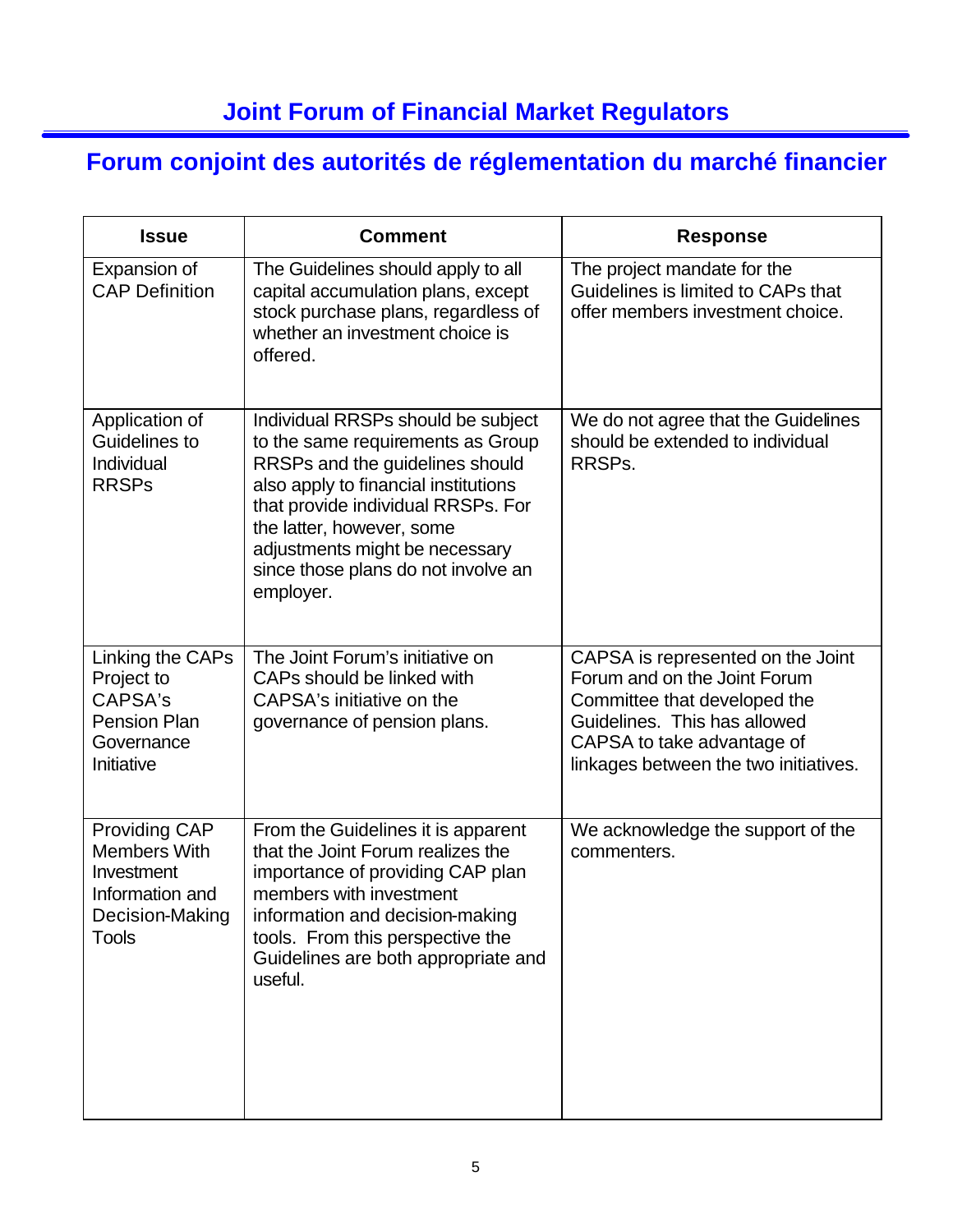| <b>Issue</b>                                                                    | <b>Comment</b>                                                                                                                                                                                                                                                                                                                                                                                                              | <b>Response</b>                                                                                                                                                                                                                                                                                                                             |
|---------------------------------------------------------------------------------|-----------------------------------------------------------------------------------------------------------------------------------------------------------------------------------------------------------------------------------------------------------------------------------------------------------------------------------------------------------------------------------------------------------------------------|---------------------------------------------------------------------------------------------------------------------------------------------------------------------------------------------------------------------------------------------------------------------------------------------------------------------------------------------|
| Reviewing<br>Decision-Making<br>Tools                                           | The Guidelines should address the<br>need for CAP sponsors to<br>determine whether investment<br>information and decision-making<br>tools provided to CAP members are<br>effective in assisting members in<br>making informed investment<br>decisions.<br>It would be useful for the Joint<br>Forum to suggest a maximum<br>period after which the sponsor must<br>have reviewed the various tools<br>available to members. | As part of their implementation plan,<br>regulators expect the Guidelines to<br>be followed by December 31, 2005.<br>In 2006, the Joint Forum plans to<br>assess the implementation of the<br>Guidelines, including to what extent<br>CAP members are provided with the<br>decision-making tools they need to<br>make investment decisions. |
| Informing CAP<br><b>Members About</b><br><b>Risk</b>                            | The Guidelines underplay the<br>aspect of risk. CAP sponsors<br>should be required to sensitize<br>members to risk factors.                                                                                                                                                                                                                                                                                                 | We agree that CAP members<br>should be aware of risks associated<br>with their plan. However, we believe<br>the Guidelines adequately address<br>this matter given that several<br>sections, notably section 4.2,<br>include information regarding risk.                                                                                    |
| <b>Removing DC</b><br><b>Plans From</b><br>Legislation<br>Governing DB<br>Plans | Defined contributions plans should<br>be removed from the legislation<br>governing defined benefit plans and<br>a new set of legislation/regulations<br>specifically designed for CAPs<br>(including DC plans and Group<br>RRSPs) should be created. Such<br>an approach would be consistent<br>with the Joint Forum's views that<br>these types of plans should be<br>treated in a similar manner.                         | The suggestion outlined would<br>require legislative changes which<br>are beyond the scope of this project.<br>Our approach all along has been to<br>develop voluntary guidelines for<br>CAP <sub>s</sub> .                                                                                                                                 |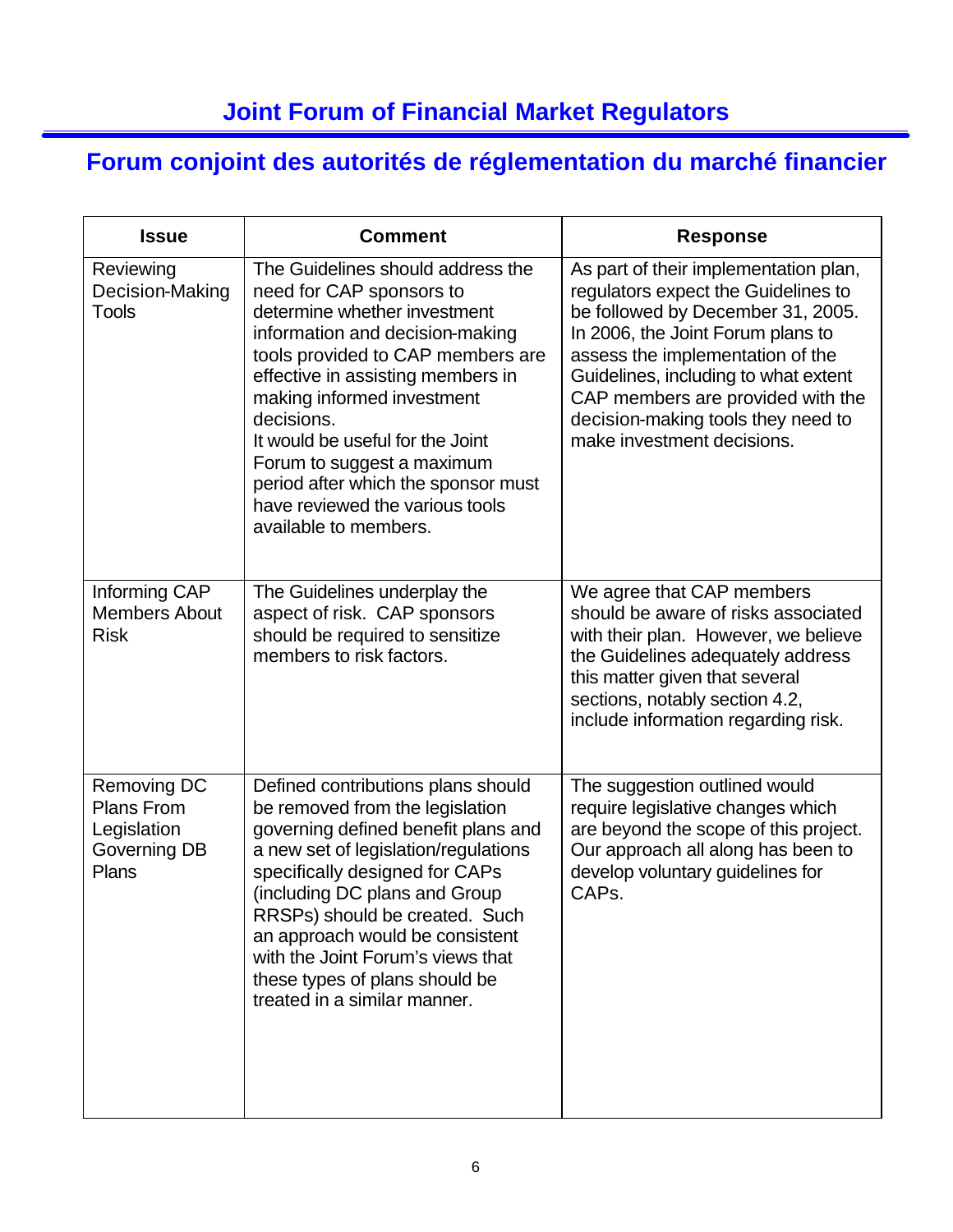| <b>Issue</b>                                                             | <b>Comment</b>                                                                                                                                                                                                                                                                                                                                                                                                                              | <b>Response</b>                                                                                                                                                                                                                                                                                                             |
|--------------------------------------------------------------------------|---------------------------------------------------------------------------------------------------------------------------------------------------------------------------------------------------------------------------------------------------------------------------------------------------------------------------------------------------------------------------------------------------------------------------------------------|-----------------------------------------------------------------------------------------------------------------------------------------------------------------------------------------------------------------------------------------------------------------------------------------------------------------------------|
| Adopting the<br>Guidelines as a<br>Statement of<br><b>Best Practices</b> | The Guidelines should be<br>implemented as a statement of best<br>practices as opposed to pursuing a<br>prescriptive regulatory approach.<br>The resulting compliance<br>obligations of the latter approach<br>would likely dissuade sponsors from<br>offering CAP benefits.                                                                                                                                                                | The regulators' intention is to pursue<br>a voluntary approach at this point in<br>time.                                                                                                                                                                                                                                    |
| Adopting<br>Guidelines as a<br>Regulatory<br>Requirement                 | Regulators could adopt the CAP<br>Guidelines through their policy-<br>making powers and thereby elevate<br>the status of the Guidelines to a<br>regulatory requirement. Even if the<br>CAP Guidelines are not adopted by<br>the provincial regulators, they<br>represent a credible description of<br>best practices and courts may turn<br>to the CAP Guidelines to help settle<br>disputes that arise under a CAP.                        | The Guidelines represent sound<br>principles that should be followed by<br>all CAP sponsors in order to ensure<br>a soundly managed CAP but<br>regulators have no intention of<br>pursuing a regulatory approach at<br>this point in time. The expectation is<br>that the Guidelines will be followed<br>as best practices. |
| Use of Terms<br>"Give" and<br>"Provide"                                  | The Guidelines contain several<br>sections which impose upon the<br>sponsor a duty to "give" or "provide"<br>members with certain information.<br>As an alternative, these words could<br>be changed to 'make available'. A<br>duty to give information may<br>actually impose an obligation to<br>ensure that the material is received<br>by the individual. A duty to make<br>information available may be more<br>in line with practice. | Revisions have been made to the<br>Guidelines so that there is<br>consistent use of the term "provide"<br>in all situations where CAP<br>members are to receive information.                                                                                                                                                |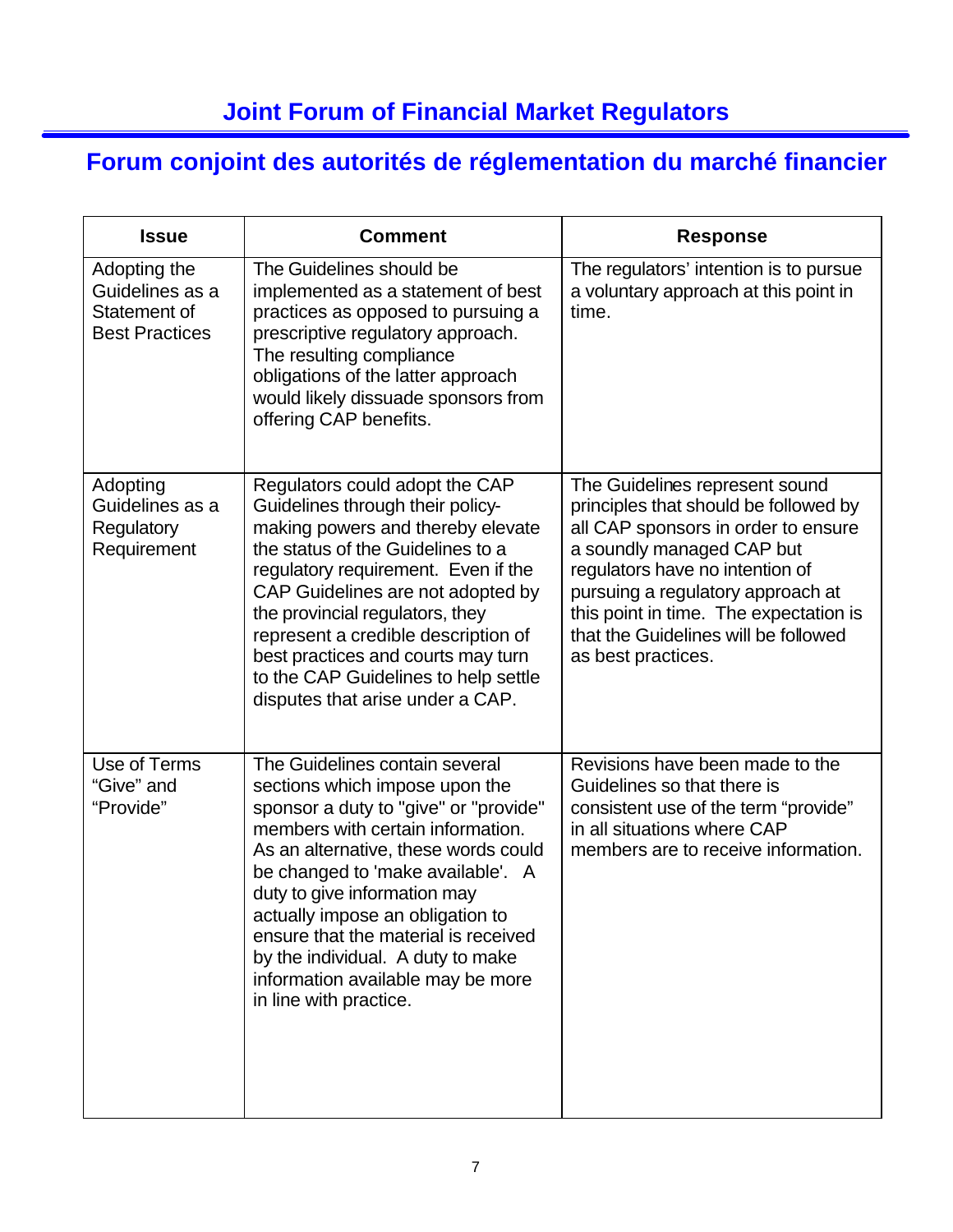| <b>Issue</b>                                   | <b>Comment</b>                                                                                                                                                                                                                                                                                                                                                                                                                                                                                                                                                                                                                                                                                                                                                                                                                                                                                                                                                                                                               | <b>Response</b>                                                                                                                                                                                                                                                                                                                                                                                        |
|------------------------------------------------|------------------------------------------------------------------------------------------------------------------------------------------------------------------------------------------------------------------------------------------------------------------------------------------------------------------------------------------------------------------------------------------------------------------------------------------------------------------------------------------------------------------------------------------------------------------------------------------------------------------------------------------------------------------------------------------------------------------------------------------------------------------------------------------------------------------------------------------------------------------------------------------------------------------------------------------------------------------------------------------------------------------------------|--------------------------------------------------------------------------------------------------------------------------------------------------------------------------------------------------------------------------------------------------------------------------------------------------------------------------------------------------------------------------------------------------------|
| Inconsistency in<br>Investment<br><b>Rules</b> | According to the Guidelines,<br>investment funds offered in a CAP<br>would have to comply with the IVIC<br>investment rules if the investment<br>fund is an insurance product, or with<br>the NI 81-102 investment rules if the<br>fund is a mutual fund under<br>securities law. The result of these<br>provisions is that a fund that is<br>technically an insurance product (for<br>example, a segregated fund<br>wrapped around a mutual fund or<br>funds), would have to comply with<br>both NI 81-102 investment rules in<br>the underlying investments and IVIC<br>investment rules, since the<br>investment fund distributed to the<br>CAP member would be an<br>insurance product. While the goals<br>of the regulations may be common,<br>each set has its own unique<br>approach to achieving these goals.<br>This reality makes it exceedingly<br>difficult and prohibitively expensive<br>for a single fund in a CAP to be<br>managed in such a way that it<br>simultaneously satisfies the different<br>rules. | We recognize this as a valid<br>concern. The Guidelines have been<br>revised to clarify the requirements<br>for insurance products (see s.2.2.2).<br>As part of the implementation of the<br>Guidelines, the Joint Forum will<br>address issues identified by<br>stakeholders related to the<br>differences in investment rules<br>applicable under the pensions,<br>securities and insurance regimes. |
| Use of Plain<br>Language                       | The concept of "plain and simple<br>language" would be better<br>addressed in a general paragraph<br>that applies to the Guidelines in<br>general instead of being repeated<br>throughout the document.                                                                                                                                                                                                                                                                                                                                                                                                                                                                                                                                                                                                                                                                                                                                                                                                                      | We agree with this comment and<br>have adopted this approach in the<br>revised document.                                                                                                                                                                                                                                                                                                               |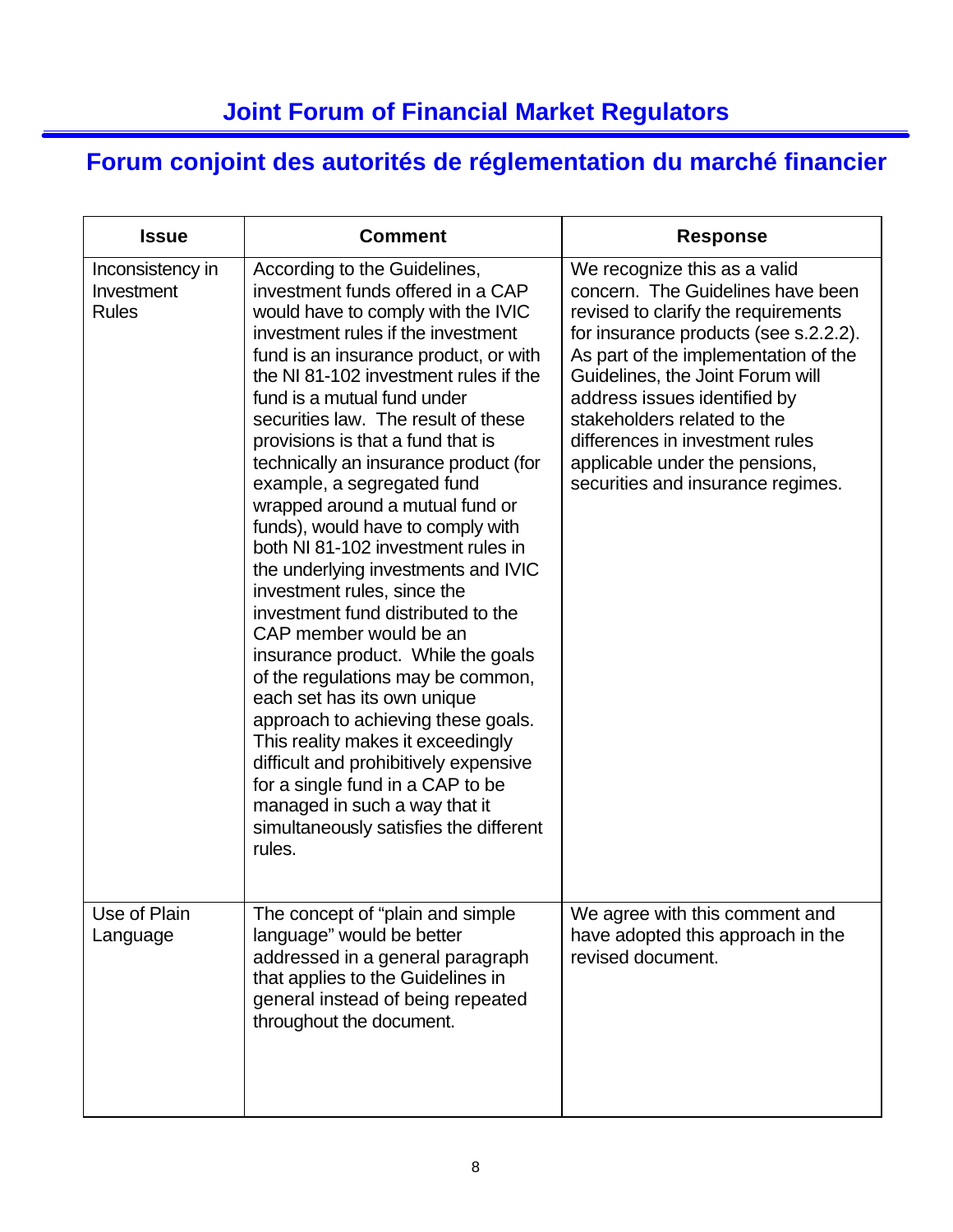| <b>Issue</b>                                                                    | <b>Comment</b>                                                                                                                                                                                                                                                                                                                                                                                                                                                                                                                                                                                                                                                                                                                                                         | <b>Response</b>                                                                                                                                                                                                                                                  |
|---------------------------------------------------------------------------------|------------------------------------------------------------------------------------------------------------------------------------------------------------------------------------------------------------------------------------------------------------------------------------------------------------------------------------------------------------------------------------------------------------------------------------------------------------------------------------------------------------------------------------------------------------------------------------------------------------------------------------------------------------------------------------------------------------------------------------------------------------------------|------------------------------------------------------------------------------------------------------------------------------------------------------------------------------------------------------------------------------------------------------------------|
| Clear and<br>Understandable<br>Member<br>Communications                         | The CAP sponsors' execution of the<br>guidelines should result in member<br>communications and information<br>that is clear and easy to understand<br>for members. Such a requirement<br>is not explicit in the Guidelines.                                                                                                                                                                                                                                                                                                                                                                                                                                                                                                                                            | We agree that members should<br>have access to information that is<br>clear and easy to understand. We<br>believe that the clarification we have<br>made with respect to the CAP<br>sponsor's responsibilities in this<br>area will lead to the intended result. |
| <b>Securities</b><br><b>Exemption for</b><br>plans that adopt<br>the Guidelines | The implementation model should<br>result in the creation of a uniform<br>exemption from securities<br>legislation for CAPs that follow the<br>Guidelines. This approach would<br>be preferable to an approach that<br>would require amendments to<br>multiple local rules.                                                                                                                                                                                                                                                                                                                                                                                                                                                                                            | <b>The Canadian Securities</b><br>Administrators (CSA) will be<br>considering exemptive relief from<br>securities legislation as part of the<br>implementation of the Guidelines.                                                                                |
| Timing of<br>Implementation                                                     | The application of the Guidelines to<br>non-pension CAPs may take some<br>time since employers will need to<br>develop compliance procedures for<br>the Guidelines for the first time.<br>Furthermore, although most<br>pension plans, or their providers on<br>their behalf, comply with many<br>aspects of the Guidelines, there are<br>areas where compliance will take a<br>little longer. For these reasons a<br>reasonable time period should be<br>given prior to expecting full<br>compliance with the Guidelines.<br>One suggestion for an<br>implementation timetable was<br>substantial compliance by the end<br>of 2004 and full compliance by July,<br>2005. Another suggestion was 12<br>months from the date final<br>guidelines are published/adopted. | We agree that the implementation<br>phase should provide generous<br>lead-time for CAP sponsors to<br>assess their current practices and<br>make any necessary improvements<br>to those practices.                                                               |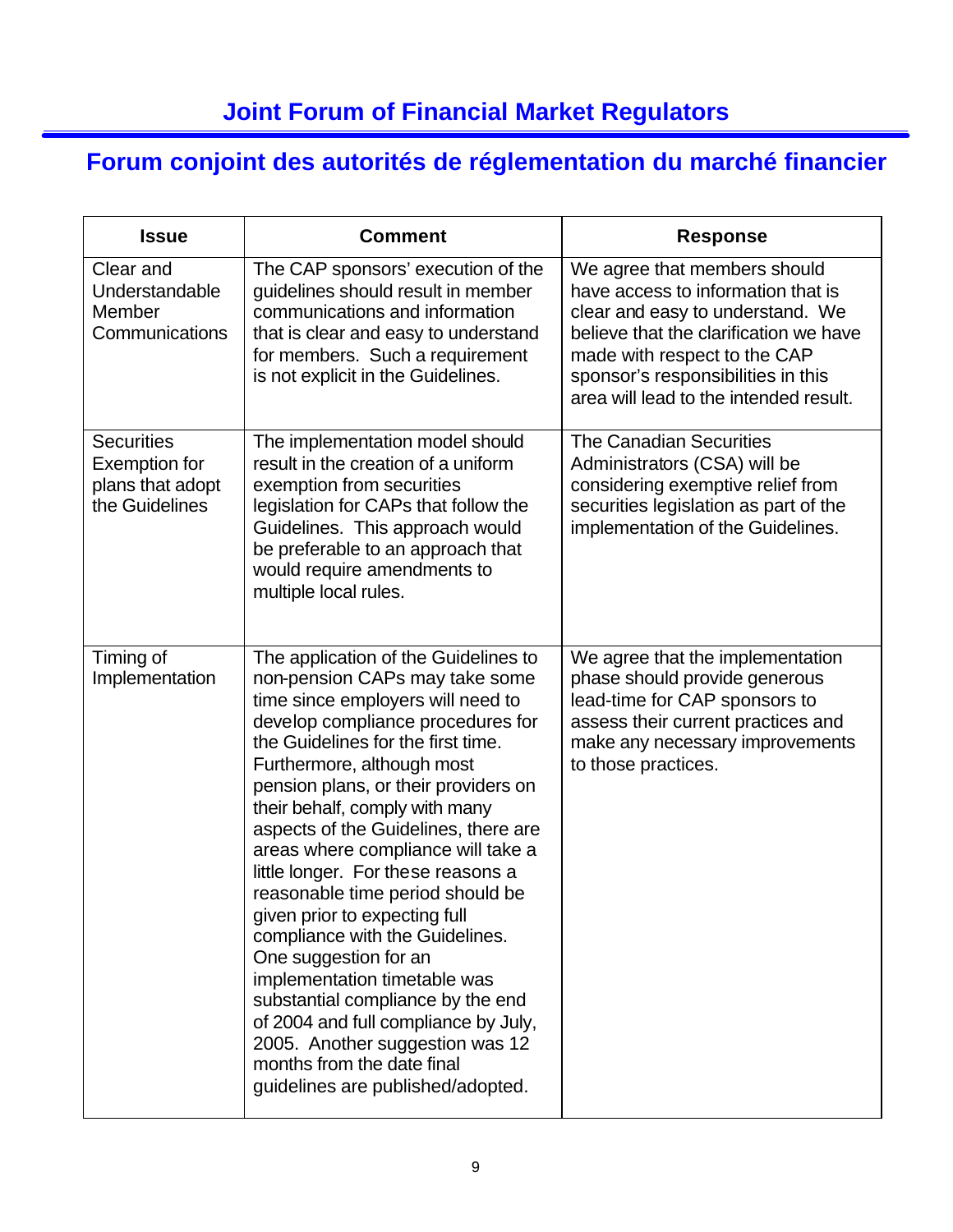| <b>Issue</b>                                                        | <b>Comment</b>                                                                                                                                                                                                                                                                               | <b>Response</b>                                                                                                                                                                                     |
|---------------------------------------------------------------------|----------------------------------------------------------------------------------------------------------------------------------------------------------------------------------------------------------------------------------------------------------------------------------------------|-----------------------------------------------------------------------------------------------------------------------------------------------------------------------------------------------------|
| Repetition/Lengt<br>h of Guidelines                                 | Although the Guidelines are<br>comprehensive and well written,<br>there is some repetition in terms of<br>content. In addition, at 29 pages in<br>length, the Guidelines are rather<br>overwhelming. Consolidating some<br>of the sections could help shorten<br>the document.               | We agree with the comment made.<br>As a result we have eliminated any<br>unnecessary repetition and have<br>created a document that is<br>substantially shorter while still being<br>comprehensive. |
| French<br><b>Translation of</b><br><b>Guidelines</b>                | The French version of the<br>Guidelines contains some areas<br>that could be interpreted differently<br>from the English version.                                                                                                                                                            | We acknowledge this concern and<br>will ensure that the issue is dealt<br>with in the context of the finalized<br>Guidelines.                                                                       |
| Transparency of<br>Information<br>Pertaining to<br>Fees             | There should be complete<br>transparency regarding costs,<br>especially in the area of fees.<br>Expenses and penalties should not<br>be aggregated. Plan members<br>should know what they are paying<br>for each service.                                                                    | The guidelines state that all fees,<br>expenses and penalties should be<br>disclosed. In some circumstances,<br>aggregated fees, expenses and<br>penalties may be appropriate.                      |
| Application of the<br>Guidelines to<br>Terminated<br><b>Members</b> | It is unclear how the Guidelines are<br>intended to apply in the case of<br>terminated members. It can be<br>difficult to track these individuals<br>and having to provide them with<br>information about changes to the<br>plan and plan investments will be<br>onerous, if not impossible. | It is intended that the Guidelines<br>would apply to all CAP members<br>who have assets in the plan.                                                                                                |
| Post-<br>Implementation<br>Assessment of<br>the Guidelines          | The Joint Forum should develop a<br>plan to review industry experience<br>with the Guidelines a year after<br>implementation.                                                                                                                                                                | In 2006, the Joint Forum plans to<br>evaluate the success of the<br>Guidelines.                                                                                                                     |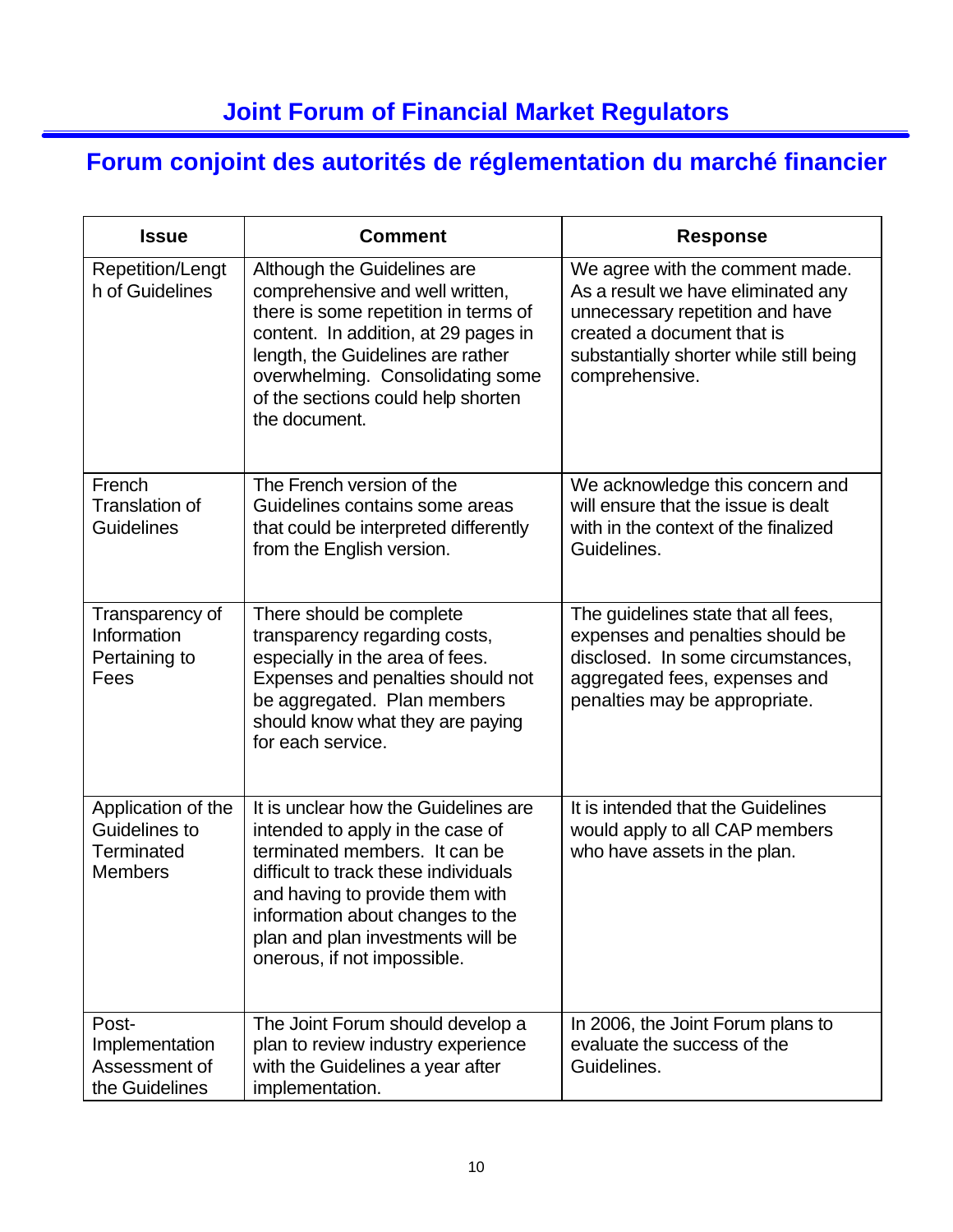| <b>Issue</b>                                                                                          | <b>Comment</b>                                                                                                                                                                                                                                                                                                                                                                                                                                      | <b>Response</b>                                                                                                                                                                                                                                                                                                                                     |
|-------------------------------------------------------------------------------------------------------|-----------------------------------------------------------------------------------------------------------------------------------------------------------------------------------------------------------------------------------------------------------------------------------------------------------------------------------------------------------------------------------------------------------------------------------------------------|-----------------------------------------------------------------------------------------------------------------------------------------------------------------------------------------------------------------------------------------------------------------------------------------------------------------------------------------------------|
| <b>Periodic Review</b><br>and Update of<br><b>Guidelines</b>                                          | There is some ambiguity around the<br>ongoing monitoring of the<br>Guidelines. For example, it is<br>unclear whether a governing body<br>will be established to periodically<br>review and update the Guidelines.                                                                                                                                                                                                                                   | Same as above.                                                                                                                                                                                                                                                                                                                                      |
| <b>Taking Member</b><br>Preferences Into<br><b>Account When</b><br>Selecting<br>Investment<br>Options | The Guidelines state that, in<br>selecting investment options, plan<br>sponsors should take into account<br>"any preferences voluntarily<br>indicated by members." This would<br>place a CAP sponsor in the position<br>of accommodating the wishes of a<br>few vocal CAP members at the<br>expense of the general membership<br>who may rightfully assume that the<br>investment option available are<br>suitable and meeting all<br>requirements. | The Guidelines have been revised<br>to remove the reference to taking<br>member preferences into account<br>when selecting investment options.<br>Instead, CAP sponsors are asked to<br>consider member complaints in<br>deciding what action to take as a<br>result of their review of the<br>investment options made available<br>to CAP members. |
| Monitoring and<br>Oversight of<br>Service<br>Providers                                                | The extent to which a plan sponsor<br>monitors a service provider needs<br>to be clarified, along with how this is<br>practically achieved, given that the<br>resources and sophistication vary<br>greatly from one plan sponsor to<br>another.                                                                                                                                                                                                     | The Guidelines have been revised<br>to state that periodic reviews of<br>service providers should be<br>conducted based on criteria<br>established by the sponsor. Some<br>guidance as to possible criteria CAP<br>sponsors may want to consider has<br>also been included.                                                                         |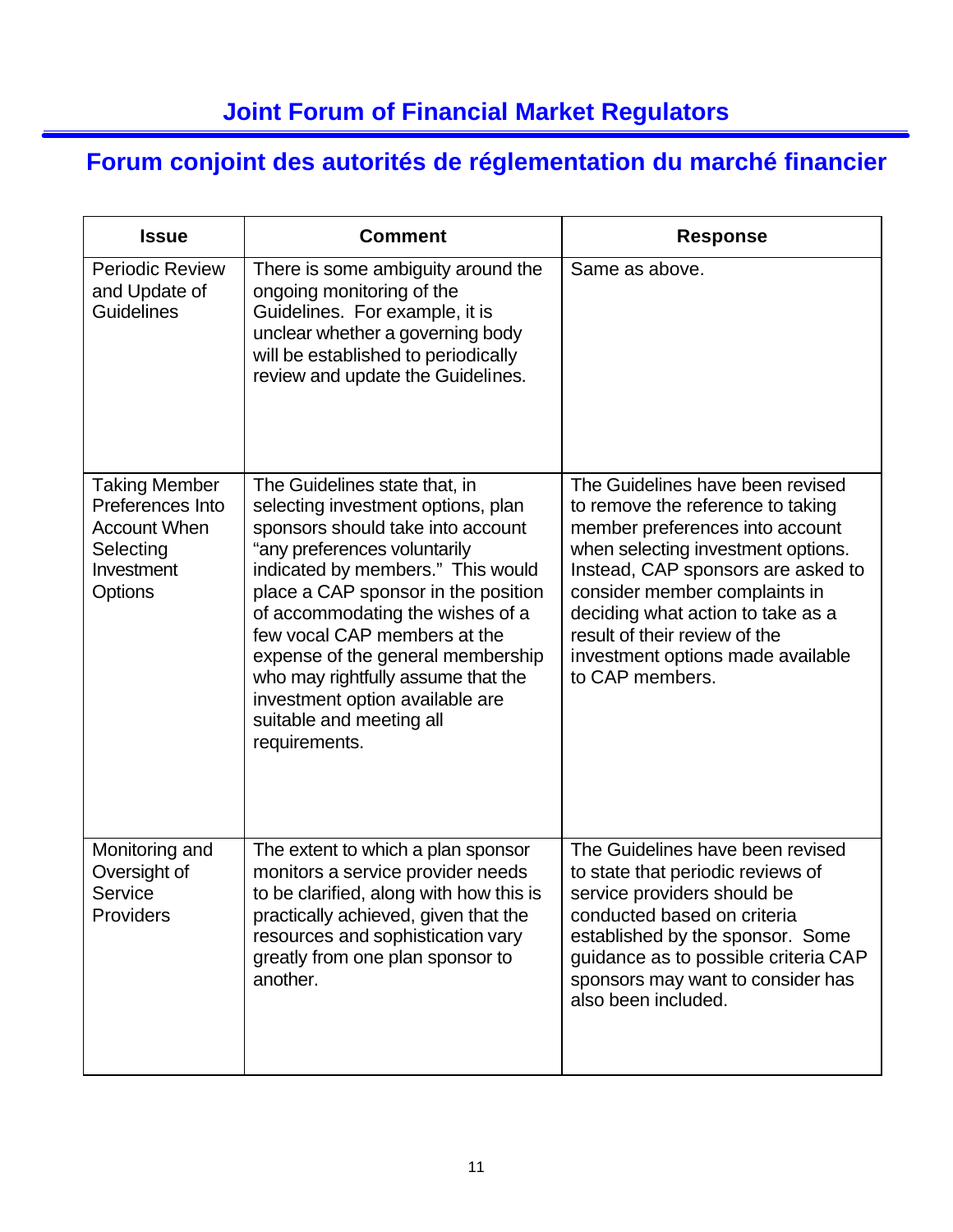| <b>Issue</b>                                                                                         | <b>Comment</b>                                                                                                                                                                                                                                                                                                                                                                                                                                                                                                                                                                                                                                                                                                 | <b>Response</b>                                                                                                                                                         |
|------------------------------------------------------------------------------------------------------|----------------------------------------------------------------------------------------------------------------------------------------------------------------------------------------------------------------------------------------------------------------------------------------------------------------------------------------------------------------------------------------------------------------------------------------------------------------------------------------------------------------------------------------------------------------------------------------------------------------------------------------------------------------------------------------------------------------|-------------------------------------------------------------------------------------------------------------------------------------------------------------------------|
| Selection and<br>Monitoring of<br>investment<br><b>Funds</b>                                         | Certain areas of the Guidelines will<br>present significant challenges for all<br><b>CAP stakeholders. The Guidelines</b><br>may have a chilling effect as<br>organizations grapple with the on-<br>going need for independent advice<br>and the costs of such advice. The<br>Guidelines involve investment fund<br>selection and monitoring.<br>Investment fund offerings of<br>financial institutions that offer<br>bundled CAP services have<br>multiplied significantly over recent<br>years. Consequently, the<br>complexities of selecting funds that<br>are appropriate and of monitoring<br>those funds relative to similar funds<br>that are available has grown<br>significantly.                    | Monitoring has been replaced with<br>periodic review based on criteria<br>established by the CAP sponsor.                                                               |
| <b>Expanding Role</b><br>of Service<br>Providers<br><b>Expanding Role</b><br>of Service<br>Providers | The expanding role of service<br>providers mandated by the<br>Guidelines will result in an inevitable<br>reliance by plan sponsors on those<br>providers. The Guidelines provide<br>no clear direction on the allocation<br>of responsibilities between sponsors<br>and providers where the sponsor<br>makes such reliance. This will<br>require sponsors and providers to<br>expend significant energy, time and<br>resources in developing acceptable<br>allocations of the related risks<br>between them, which is likely to<br>result in higher costs for providers.<br>Those cost increases will, either in<br>the short term or long term, almost<br>certainly be borne by plan sponsors<br>and members. | The Guidelines do not mandate the<br>use of service providers. Instead,<br>they recognize that service<br>providers play a large role in the<br>operation of most CAPs. |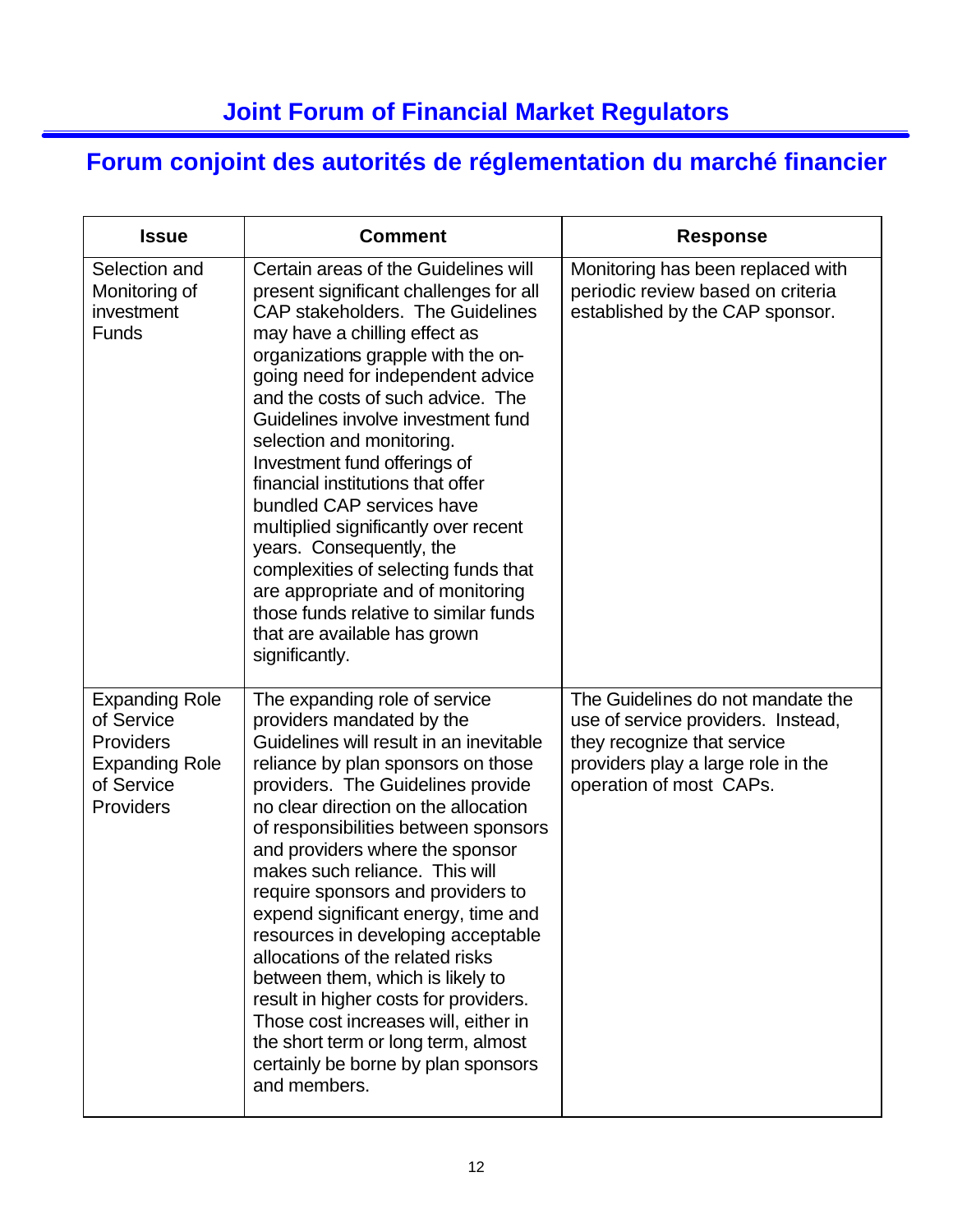| <b>Issue</b>                                                      | <b>Comment</b>                                                                                                                                                                                                                                                                                                                                                                                                                                                                                                                                                                                                                                                                                                               | <b>Response</b>                                                                                                                                                                                                                       |
|-------------------------------------------------------------------|------------------------------------------------------------------------------------------------------------------------------------------------------------------------------------------------------------------------------------------------------------------------------------------------------------------------------------------------------------------------------------------------------------------------------------------------------------------------------------------------------------------------------------------------------------------------------------------------------------------------------------------------------------------------------------------------------------------------------|---------------------------------------------------------------------------------------------------------------------------------------------------------------------------------------------------------------------------------------|
| Electronic<br>Delivery of<br>Information to<br><b>CAP Members</b> | Communication is a major<br>component of the Guidelines, but<br>the issue of which methods of<br>delivery are acceptable is not<br>addressed. Examples of<br>acceptable forms of communication<br>should be explicitly identified. In<br>particular, the provision of<br>information through electronic<br>means should be encouraged.                                                                                                                                                                                                                                                                                                                                                                                       | This comment deals with an issue<br>that falls outside the scope of the<br>Guidelines.                                                                                                                                                |
| Information vs.<br>Education                                      | The distinction between information<br>and education should be clarified.<br>For example, is there a hidden<br>assumption that a plan sponsor<br>would "test" the investment<br>knowledge of its plan members?                                                                                                                                                                                                                                                                                                                                                                                                                                                                                                               | The Guidelines do not mandate the<br>provision of CAP member education<br>by CAP sponsors.                                                                                                                                            |
| Use of<br>Inconsistent and<br>Ambiguous<br>Language               | The Guidelines incorporate a variety<br>of words and phrases to describe<br>the CAP sponsors' responsibilities<br>in respect of a disclosure of<br>information to CAP members. In<br>the absence of consistency of<br>usage and precision of definitions,<br>each reader is left to interpret the<br>document in his or her own way.<br>No guidance is provided in<br>discerning the meaning behind<br>different wordings. For instance, it<br>is difficult to determine the<br>difference in the responsibility to<br>"provide" versus "give" or<br>"communicate" versus "inform".<br>Similarly, certain activities "must" be<br>undertaken, but the Guideline then<br>describes what those activities<br>"should" include. | We agree that the Guidelines<br>contained potential inconsistencies<br>and ambiguities in some areas that<br>could result in confusion. The text<br>has been revised to ensure clarity<br>and consistency throughout the<br>document. |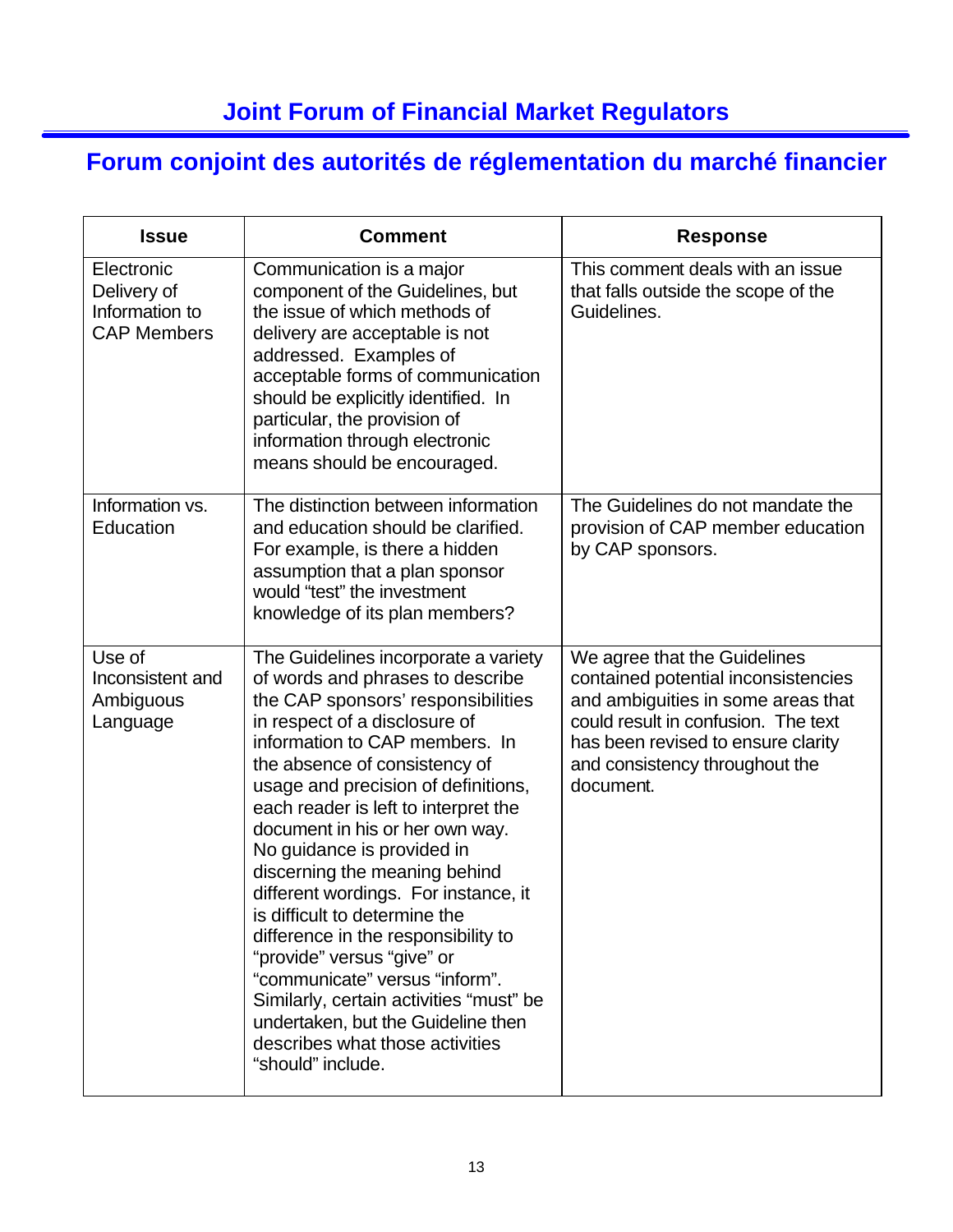| <b>Issue</b>                                                          | <b>Comment</b>                                                                                                                                                                                                                                                                                                                                                                                                                                                                                                                                                                                              | <b>Response</b>                                                                                                                                                                                                                                                                                                                                                                                     |
|-----------------------------------------------------------------------|-------------------------------------------------------------------------------------------------------------------------------------------------------------------------------------------------------------------------------------------------------------------------------------------------------------------------------------------------------------------------------------------------------------------------------------------------------------------------------------------------------------------------------------------------------------------------------------------------------------|-----------------------------------------------------------------------------------------------------------------------------------------------------------------------------------------------------------------------------------------------------------------------------------------------------------------------------------------------------------------------------------------------------|
| Potential for<br><b>Increased Costs</b><br>for CAP<br><b>Sponsors</b> | With the increased obligation on<br>sponsors resulting in significant<br>increase in work involved to comply<br>with the Guidelines, use of service<br>providers to meet those obligations<br>could result in potentially significant<br>cost increases to sponsors.                                                                                                                                                                                                                                                                                                                                        | The Guidelines were developed by<br>the Joint Forum Committee with the<br>assistance of an industry task force<br>and reflect current industry best<br>practices. Where those best<br>practices are not currently followed,<br>there may be some costs associated<br>with establishing review procedures<br>and governance processes. The<br>costs involved, however, should not<br>be significant. |
| Employer<br>Withdrawal from<br><b>Offering CAPs</b>                   | The expansion of the CAP<br>principles and guidelines into areas<br>and types of plans where no such<br>rules previously existed, without<br>sufficient certainty and clarity to<br>enable sponsors to implement the<br>new rules in an efficient and cost<br>effective manner, will act as a<br>disincentive to sponsors in providing<br>such plans. Alternatively, the<br>Guidelines may encourage CAP<br>sponsors to modify their existing<br>CAPs in order to fall outside the<br>scope of Guidelines. For example,<br>they may consider the removal of<br>choice in investment options for<br>members. | The CAP definition has been<br>changed to focus on tax assisted<br>plans with member choice. The<br>Guidelines have also been revised<br>to provide clarity and certainty.                                                                                                                                                                                                                          |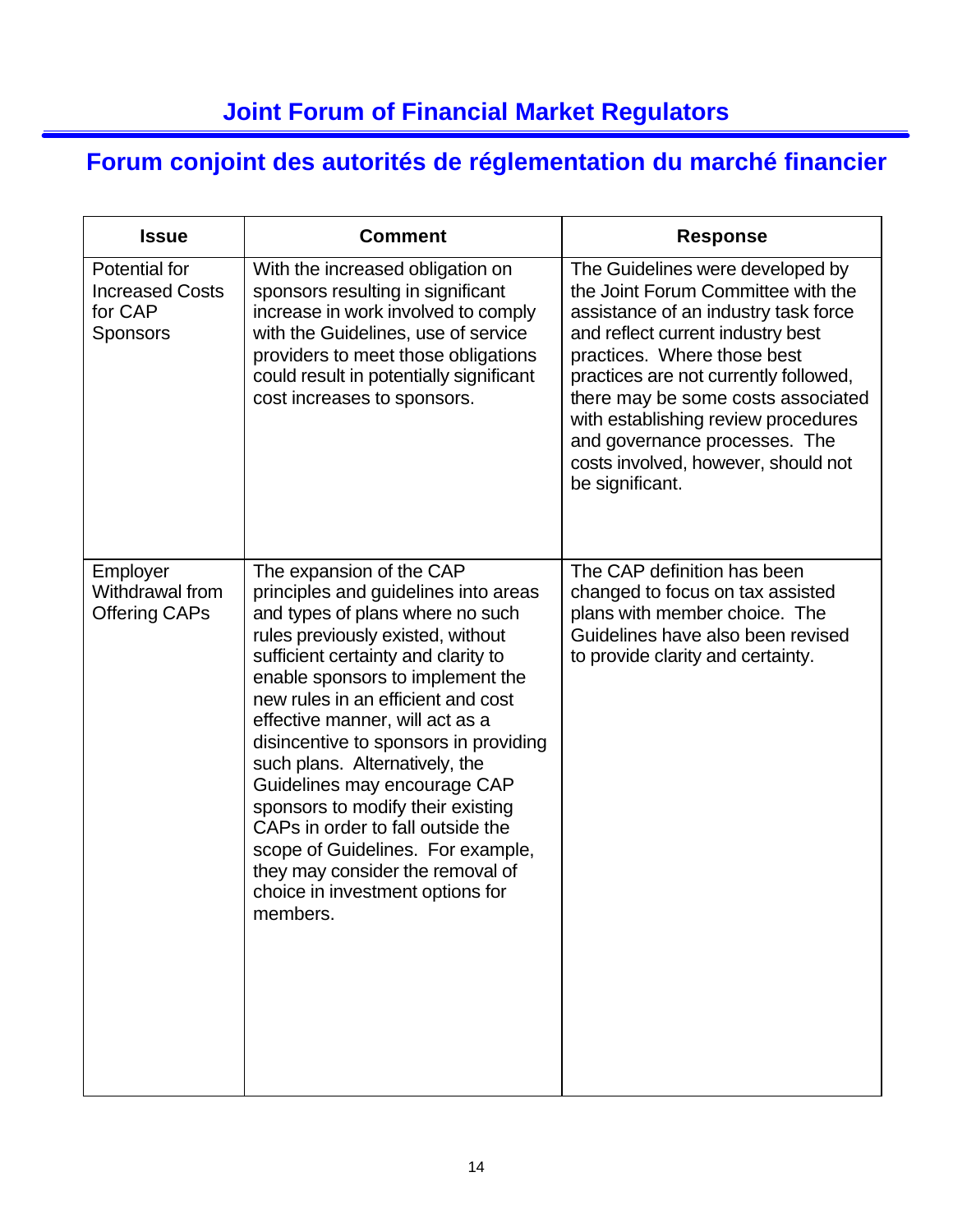| <b>Issue</b>                                            | <b>Comment</b>                                                                                                                                                                                                                                                                                                                                                                                                                                                                                                                                                                                                                                                                                                                                                                                                                                                                                                                     | <b>Response</b>                                                                                                                                                                                                                                                                                                                                                     |
|---------------------------------------------------------|------------------------------------------------------------------------------------------------------------------------------------------------------------------------------------------------------------------------------------------------------------------------------------------------------------------------------------------------------------------------------------------------------------------------------------------------------------------------------------------------------------------------------------------------------------------------------------------------------------------------------------------------------------------------------------------------------------------------------------------------------------------------------------------------------------------------------------------------------------------------------------------------------------------------------------|---------------------------------------------------------------------------------------------------------------------------------------------------------------------------------------------------------------------------------------------------------------------------------------------------------------------------------------------------------------------|
| <b>Lack of Specifics</b><br>Regarding<br>Implementation | The Guidelines encompass broad<br>directives without any specifics on<br>implementation. As a result of the<br>broad nature of many of the<br>provisions, it would be very difficult<br>for a sponsor to determine with<br>some certainty whether they are in<br>compliance or not. Given that many<br>area of the Guidelines use<br>terminology such as "reasonable",<br>"prudent" and "appropriate" it would<br>be useful to provide clarification,<br>including examples referencing<br>actions that would meet these<br>criteria. This would help provide<br>CAP sponsors with the guidance<br>they need in order to address<br>implementation of the Guidelines.<br>Finally, the use of vague and open-<br>ended terminology (such as<br>"prudent", "appropriate",<br>"reasonable", "properly" and<br>"sufficient") provides little certainty<br>or clarity for plan sponsors in how to<br>actually implement the Guidelines. | In an effort to provide further<br>guidance to CAP sponsors, we have<br>added shaded text boxes throughout<br>the document. This text adds<br>further elaboration and clarification<br>of the guidelines which should be of<br>assistance to all users of the<br>document. We have also eliminated<br>the usage of potentially vague and<br>open-ended terminology. |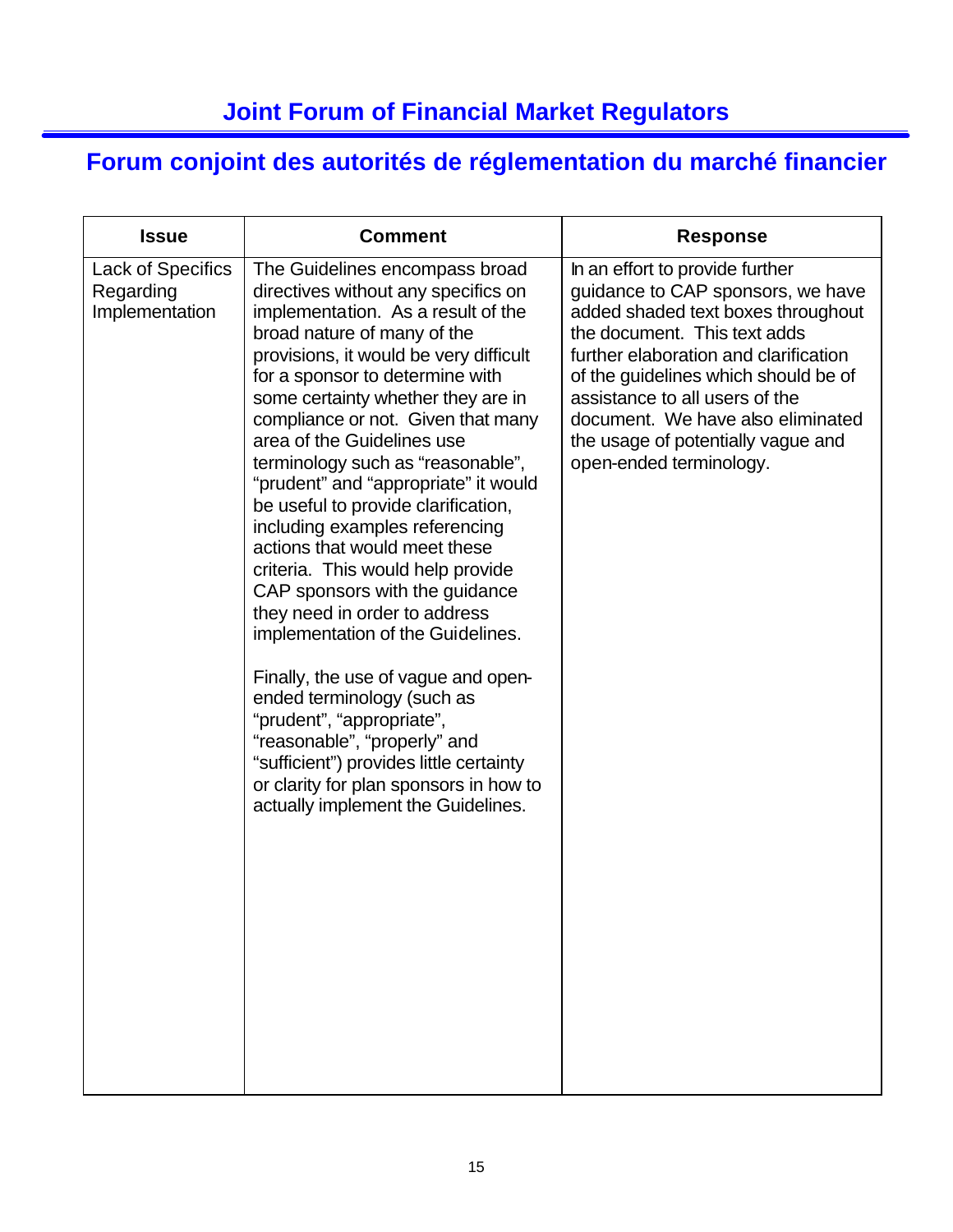| <b>Issue</b>                       | <b>Comment</b>                                                                                                                                                                                                                                                                                                                                                                          | <b>Response</b>                                                                                                                                                                                                                                                                                                                                                                                                                                                                                                                                          |
|------------------------------------|-----------------------------------------------------------------------------------------------------------------------------------------------------------------------------------------------------------------------------------------------------------------------------------------------------------------------------------------------------------------------------------------|----------------------------------------------------------------------------------------------------------------------------------------------------------------------------------------------------------------------------------------------------------------------------------------------------------------------------------------------------------------------------------------------------------------------------------------------------------------------------------------------------------------------------------------------------------|
| Impact on Small<br><b>Business</b> | The Guidelines are not adapted to<br>the realities of small business.<br>They impose administrative duties<br>and costs that are unfairly<br>burdensome for small businesses.                                                                                                                                                                                                           | The Guidelines were developed by<br>the Joint Forum Committee with the<br>assistance of an industry task force<br>and reflect current industry best<br>practices. Feedback was also<br>sought from plan sponsors,<br>including small businesses, during<br>focus group sessions held across<br>Canada. Where CAPs are<br>sponsored by small business, most<br>of the responsibilities of the CAP<br>sponsor outlined in the Guidelines<br>are allowed to be, and currently are,<br>delegated to service providers who<br>follow industry best practices. |
| Safe Harbour                       | If the Guidelines are adopted as<br>drafted, the result may be a raising<br>of standards to which CAP<br>sponsors could be held, with a<br>corresponding increase in the<br>uncertainty of how to satisfy such<br>standards. Accordingly, a due<br>diligence defence from CAP<br>member lawsuits based on<br>compliance with the guidelines<br>should be included in the<br>Guidelines. | Safe harbour cannot be provided in<br>the context of voluntary guidelines.                                                                                                                                                                                                                                                                                                                                                                                                                                                                               |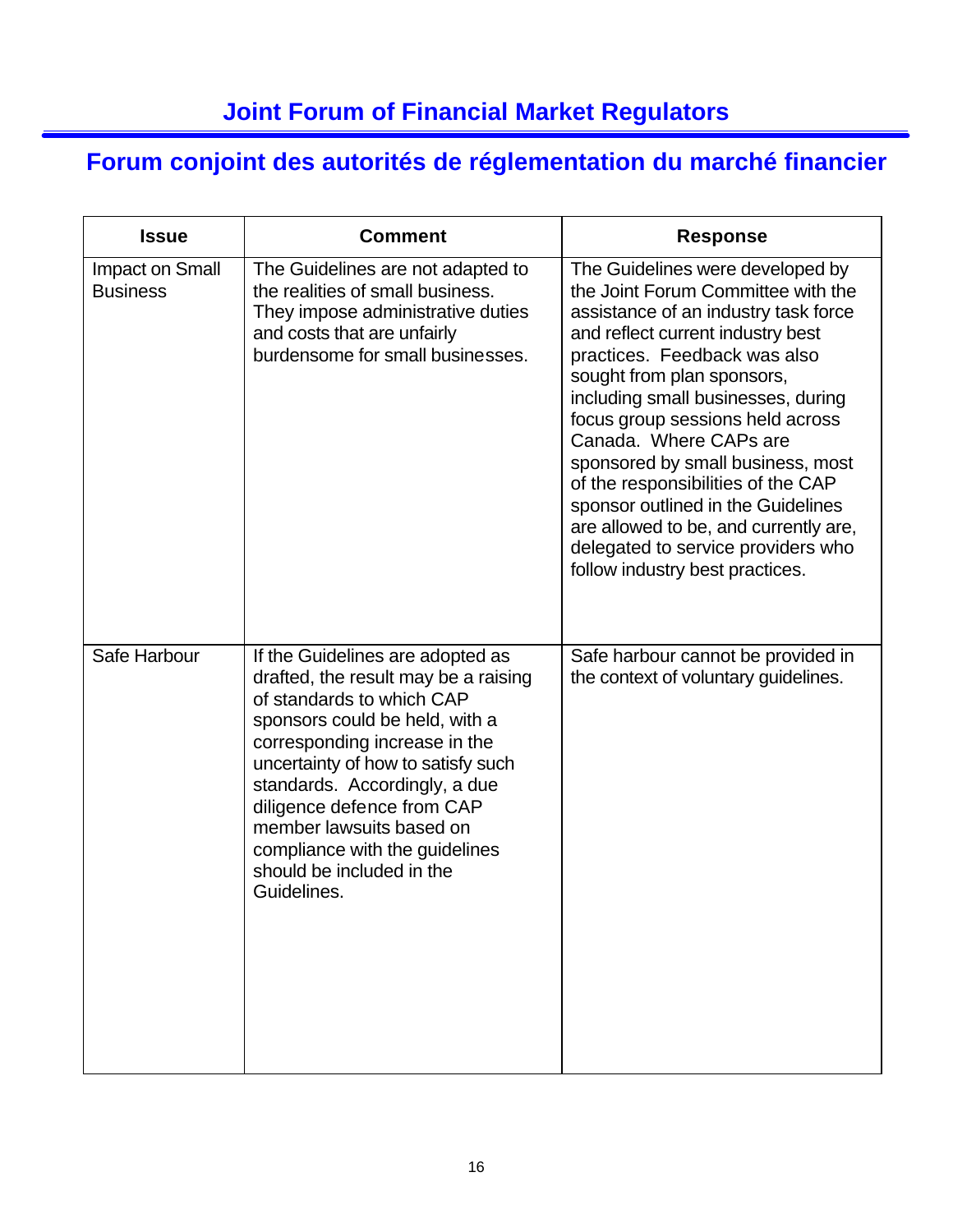| <b>Issue</b>                                                                                        | <b>Comment</b>                                                                                                                                                                                                                                                                                                                                                                                                                                                                                               | <b>Response</b>                                                                                                                                                                                                                                        |
|-----------------------------------------------------------------------------------------------------|--------------------------------------------------------------------------------------------------------------------------------------------------------------------------------------------------------------------------------------------------------------------------------------------------------------------------------------------------------------------------------------------------------------------------------------------------------------------------------------------------------------|--------------------------------------------------------------------------------------------------------------------------------------------------------------------------------------------------------------------------------------------------------|
| Extension of<br><b>Fiduciary Duties</b>                                                             | The Guidelines will produce a<br>significant extension of fiduciary-like<br>responsibilities for CAP sponsors<br>where no fiduciary duties currently<br>exist under law. They will likely<br>become the de facto standard of<br>care and therefore result in<br>additional due diligence obligations<br>for sponsors and administrators.<br>Plan sponsors will assess whether it<br>is worth offering such plans, not<br>only due to increased cost, but also<br>due to increased risk of legal<br>exposure. | There is no intention to expand the<br>fiduciary duties of CAP sponsors.<br>Instead, the Guidelines have been<br>developed to support the continuous<br>improvement and development of<br>industry practices in the operation of<br>CAP <sub>s</sub> . |
| Performance<br>Reports                                                                              | CAP sponsors should not be<br>required to circulate performance<br>reports more than once per year.<br>CAP members, however, should be<br>able to request and get the most<br>recent performance measures that<br>are available to the sponsor.                                                                                                                                                                                                                                                              | The Guidelines say that<br>performance reports should be<br>provided at least annually. Where<br>reports are available on a more<br>frequent basis it is likely that they<br>would be made available to<br>members.                                    |
| Disclosing Non-<br>Financial<br>Objectives of<br><b>Funds Available</b><br>as Investment<br>Choices | Given that fund objectives must be<br>made known to plan members, any<br>non-financial objectives should also<br>be disclosed.                                                                                                                                                                                                                                                                                                                                                                               | The approach taken by regulators in<br>the development of the Guidelines<br>was to provide broad guidance to<br>support the continuous development<br>and improvement of industry<br>practices rather than detailed<br>specific rules.                 |
| Availability of<br><b>Proxy Voting</b><br>Policies and<br>Records                                   | Proxy voting polices and records<br>should be made available to CAP<br>members.                                                                                                                                                                                                                                                                                                                                                                                                                              | Same as above.                                                                                                                                                                                                                                         |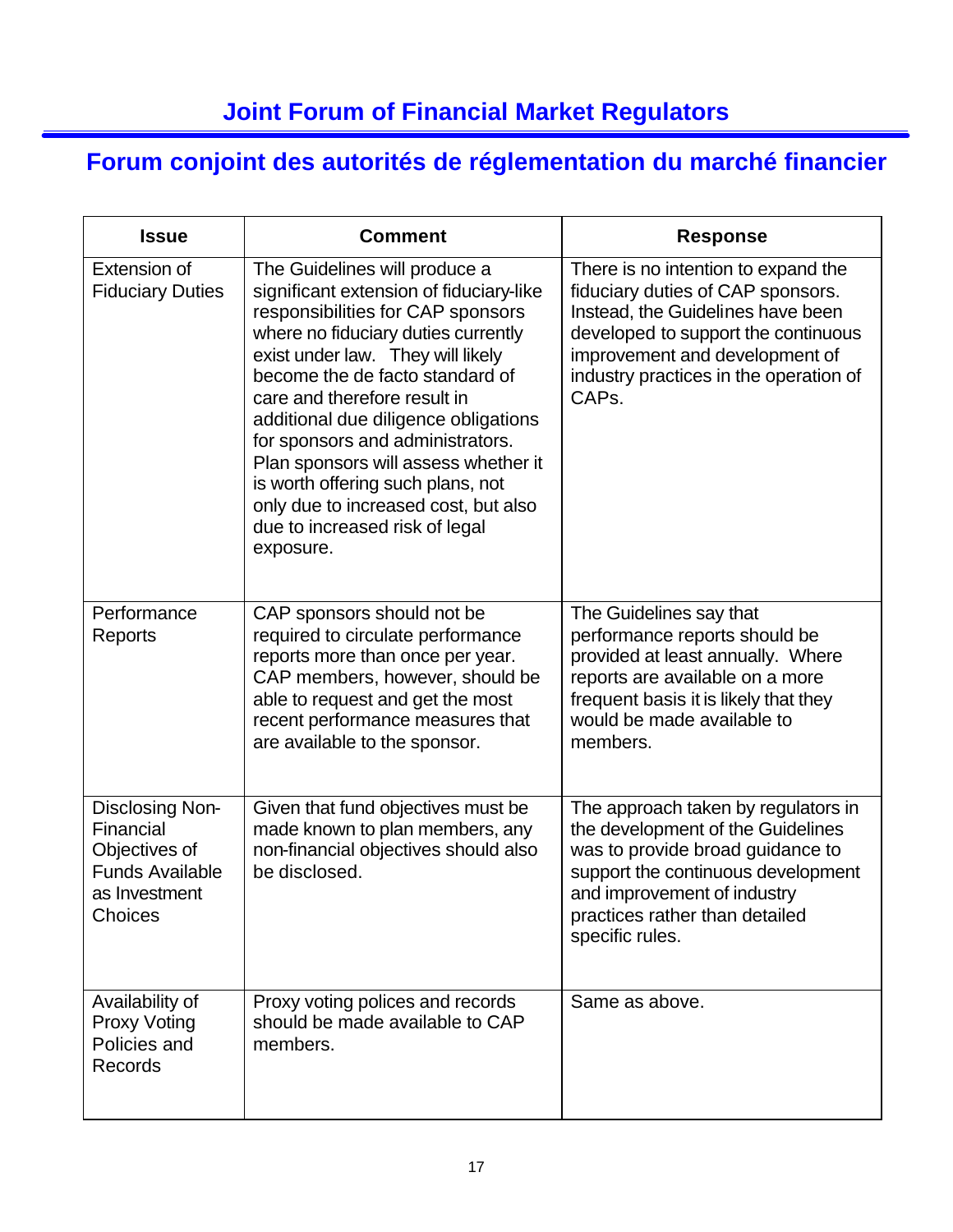| <b>Issue</b>                                                | <b>Comment</b>                                                                                                                                                                                       | <b>Response</b>                                                                                                                                                                                               |
|-------------------------------------------------------------|------------------------------------------------------------------------------------------------------------------------------------------------------------------------------------------------------|---------------------------------------------------------------------------------------------------------------------------------------------------------------------------------------------------------------|
| Conversions of<br>Accumulations to<br><b>Income Streams</b> | The Guidelines should require that<br>information and assistance be<br>provided to CAP members about<br>options available to them at the time<br>CAP accumulations are being<br>converted to income. | This suggestion is outside the scope<br>of the CAP project. Our focus is to<br>develop guidelines that deal with<br>providing information and assistance<br>to CAP members during the<br>accumulation period. |